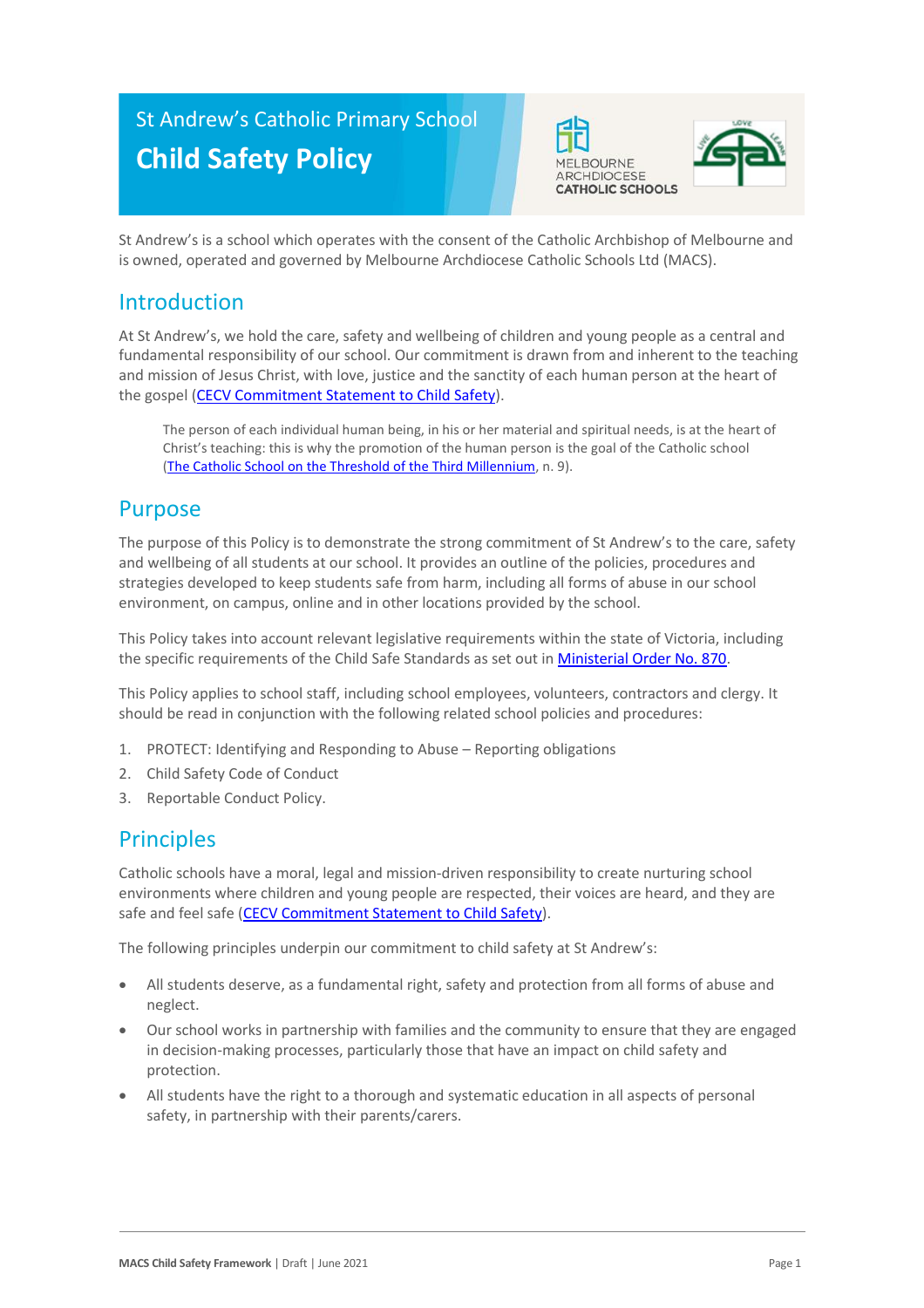- All adults in our school, including teaching and non-teaching staff, clergy, volunteers and contractors, have a responsibility to care for children and young people, to positively promote their wellbeing and to protect them from any kind of harm or abuse.
- The policies, guidelines and codes of conduct for the care, wellbeing and protection of students are based on honest, respectful and trusting relationships between adults and children and young people.
- Policies and practices demonstrate compliance with legislative requirements and cooperation with the Church, governments, the police and human services agencies.
- All persons involved in situations where harm is suspected or disclosed must be treated with sensitivity, dignity and respect.
- Staff, clergy, volunteers, contractors, parents and students should feel free to raise concerns about child safety, knowing these will be taken seriously by school leadership.
- Appropriate confidentiality will be maintained, with information being provided to those who have a right or a need to be informed, either legally or pastorally.

# **Definitions**

**Child** means a child enrolled as a student at the school.

**Child abuse** includes:

- (a) any act committed against a child involving:
	- (i) a sexual offence
	- (ii) an offence under section 49B(2) of the *Crimes Act 1958* (grooming)
- (b) the infliction, on a child, of:
	- (i) physical violence
	- (ii) serious emotional or psychological harm
- (c) serious neglect of a child [\(Ministerial Order No. 870\)](http://www.gazette.vic.gov.au/gazette/Gazettes2016/GG2016S002.pdf).

**Child safety** encompasses matters related to protecting all children from child abuse, managing the risk of child abuse, providing support to a child at risk of child abuse, and responding to incidents or allegations of child abuse [\(Ministerial Order No. 870\)](http://www.gazette.vic.gov.au/gazette/Gazettes2016/GG2016S002.pdf).

**Child neglect** includes a failure to provide the child with an adequate standard of nutrition, medical care, clothing, shelter or supervision to the extent that the health and physical development of the child is significantly impaired or placed at serious risk [\(PROTECT: Identifying and responding to all](http://www.cecv.catholic.edu.au/getmedia/ebe135a4-d1b3-48a0-81fe-50d4fc451bcd/Identifying-and-Responding-to-All-Forms-of-Abuse.aspx#page%3D27)  [forms of abuse in Victorian schools\)](http://www.cecv.catholic.edu.au/getmedia/ebe135a4-d1b3-48a0-81fe-50d4fc451bcd/Identifying-and-Responding-to-All-Forms-of-Abuse.aspx#page%3D27).

**Child physical abuse** generally consists of any non-accidental infliction of physical violence on a child by any person [\(PROTECT: Identifying and responding to all forms of abuse in Victorian schools\)](https://www.cecv.catholic.edu.au/getmedia/ebe135a4-d1b3-48a0-81fe-50d4fc451bcd/Identifying-and-Responding-to-All-Forms-of-Abuse.aspx#page%3D15).

**Child sexual abuse** is when a person uses power or authority over a child to involve them in sexual activity. It can include a wide range of sexual activity and does not always involve physical contact or force [\(PROTECT: Identifying and responding to](https://www.cecv.catholic.edu.au/getmedia/ebe135a4-d1b3-48a0-81fe-50d4fc451bcd/Identifying-and-Responding-to-All-Forms-of-Abuse.aspx#page%3D17) all forms of abuse in Victorian schools).

**Emotional child abuse** occurs when a child is repeatedly rejected, isolated or frightened by threats, or by witnessing family violence [\(PROTECT: Identifying and responding to all forms of abuse in Victorian schools\)](https://www.cecv.catholic.edu.au/getmedia/ebe135a4-d1b3-48a0-81fe-50d4fc451bcd/Identifying-and-Responding-to-All-Forms-of-Abuse.aspx#page%3D26).

**Grooming** is when a person engages in predatory conduct to prepare a child for sexual activity at a later date. It can include communication and/or attempting to befriend or establish a relationship or other emotional connection with the child or their parent/carer [\(PROTECT: Identifying and responding](https://www.cecv.catholic.edu.au/getmedia/ebe135a4-d1b3-48a0-81fe-50d4fc451bcd/Identifying-and-Responding-to-All-Forms-of-Abuse.aspx#page%3D20)  [to all forms of abuse in Victorian schools\)](https://www.cecv.catholic.edu.au/getmedia/ebe135a4-d1b3-48a0-81fe-50d4fc451bcd/Identifying-and-Responding-to-All-Forms-of-Abuse.aspx#page%3D20).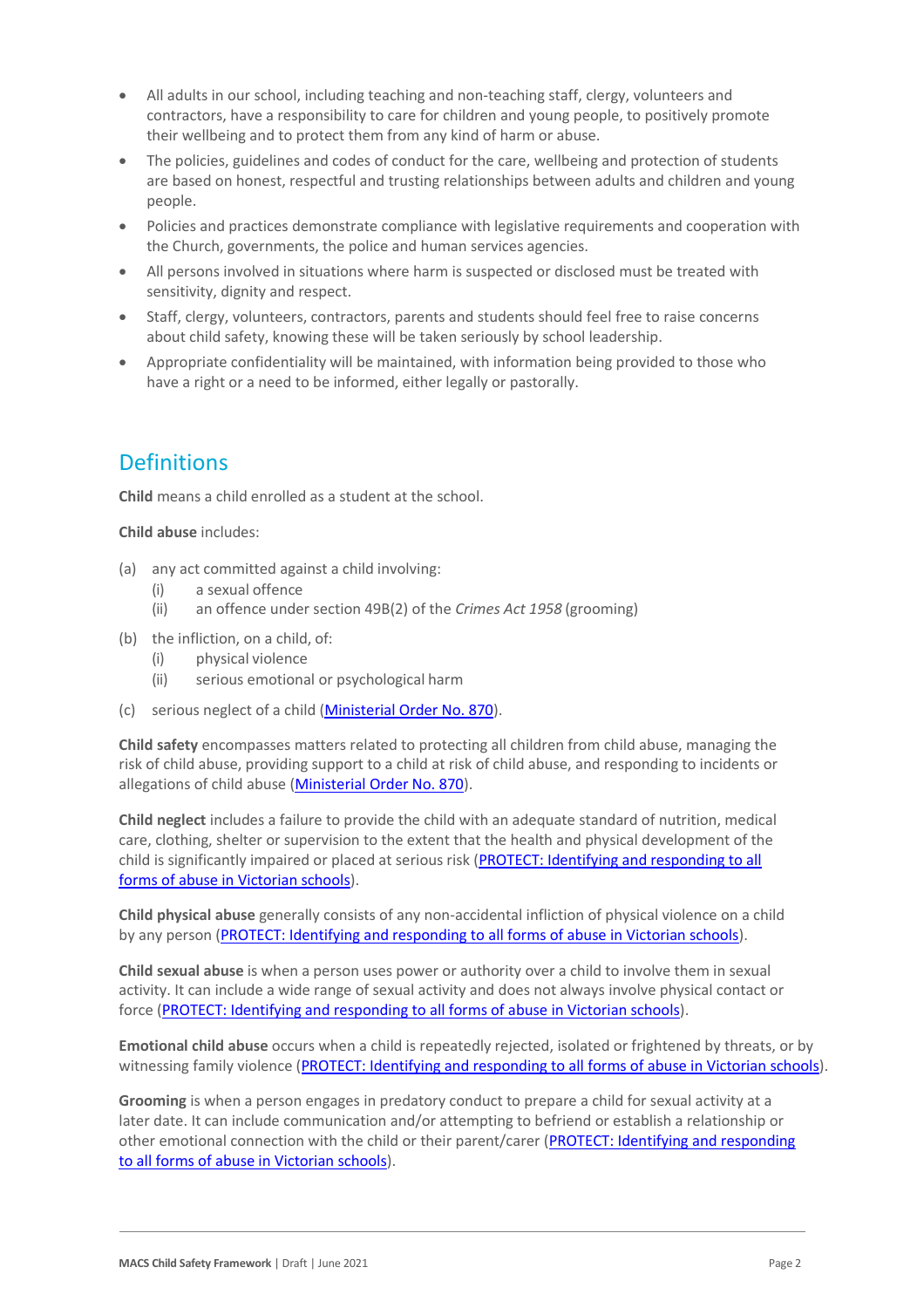**Mandatory reporting:** The legal requirement under the *Children, Youth and Families Act 2005* (Vic.) to protect children from harm relating to physical and sexual abuse. The Principal, registered teachers and early childhood teachers, school counsellors, religious clergy, medical practitioners and nurses at a school are mandatory reporters under this Act (PROTECT: Identifying and responding to all forms of [abuse in Victorian schools\)](http://www.cecv.catholic.edu.au/getmedia/ebe135a4-d1b3-48a0-81fe-50d4fc451bcd/Identifying-and-Responding-to-All-Forms-of-Abuse.aspx#page%3D8).

**Reasonable belief:** When school staff are concerned about the safety and wellbeing of a child or young person, they must assess that concern to determine if a report should be made to the relevant agency. This process of considering all relevant information and observations is known as forming a reasonable belief. A 'reasonable belief' or a 'belief on reasonable grounds' is not the same as having proof, but is more than mere rumour or speculation. A reasonable belief is formed if a reasonable person in the same position would have formed the belief on the same grounds [\(PROTECT: Identifying and](http://www.cecv.catholic.edu.au/getmedia/ebe135a4-d1b3-48a0-81fe-50d4fc451bcd/Identifying-and-Responding-to-All-Forms-of-Abuse.aspx#page%3D35)  [responding to all forms of abuse in Victorian schools\)](http://www.cecv.catholic.edu.au/getmedia/ebe135a4-d1b3-48a0-81fe-50d4fc451bcd/Identifying-and-Responding-to-All-Forms-of-Abuse.aspx#page%3D35).

**Reportable conduct:** Five types of reportable conduct are listed in the *Child Wellbeing and Safety Act 2005* (Vic.) (as amended by the *Children Legislation Amendment (Reportable Conduct) Act 2017*). These include:

- 1. sexual offences (against, with or in the presence of a child)
- 2. sexual misconduct (against, with or in the presence of a child)
- 3. physical violence (against, with or in the presence of a child)
- 4. behaviour that is likely to cause significant emotional or psychological harm
- 5. significant neglect.

**School environment** means any physical or virtual place made available or authorised by the school governing authority for use by a child during or outside school hours, including:

- a campus of the school
- online school environments (including email and intranet systems)
- other locations provided by the school for a child's use (including, without limitation, locations used for school camps, sporting events, excursions, competitions and other events) (Ministerial [Order No. 870\)](http://www.gazette.vic.gov.au/gazette/Gazettes2016/GG2016S002.pdf).

**School staff** means an individual working in a school environment who is:

- directly engaged or employed by a school governing authority
- a volunteer or a contracted service provider (whether or not a body corporate or any other person is an intermediary)
- a minister of religion [\(Ministerial Order No. 870\)](http://www.gazette.vic.gov.au/gazette/Gazettes2016/GG2016S002.pdf).

### Policy commitments

All students enrolled at St Andrew's have the right to feel safe and be safe. The wellbeing of children in our care will always be our first priority and we do not and will not tolerate child abuse. We aim to create a child-safe and child-friendly environment where children are free to enjoy life to the full without any concern for their safety. There is particular attention paid to the most vulnerable children, including Aboriginal and Torres Strait Islander children, children from culturally and/or linguistically diverse backgrounds, and children with a disability.

#### **Our commitment to our students**

- We commit to the safety and wellbeing of all children and young people enrolled in our school.
- We commit to providing children and young people with positive and nurturing experiences.
- We commit to listening to children and young people, and empowering them by taking their views seriously and addressing any concerns that they raise with us.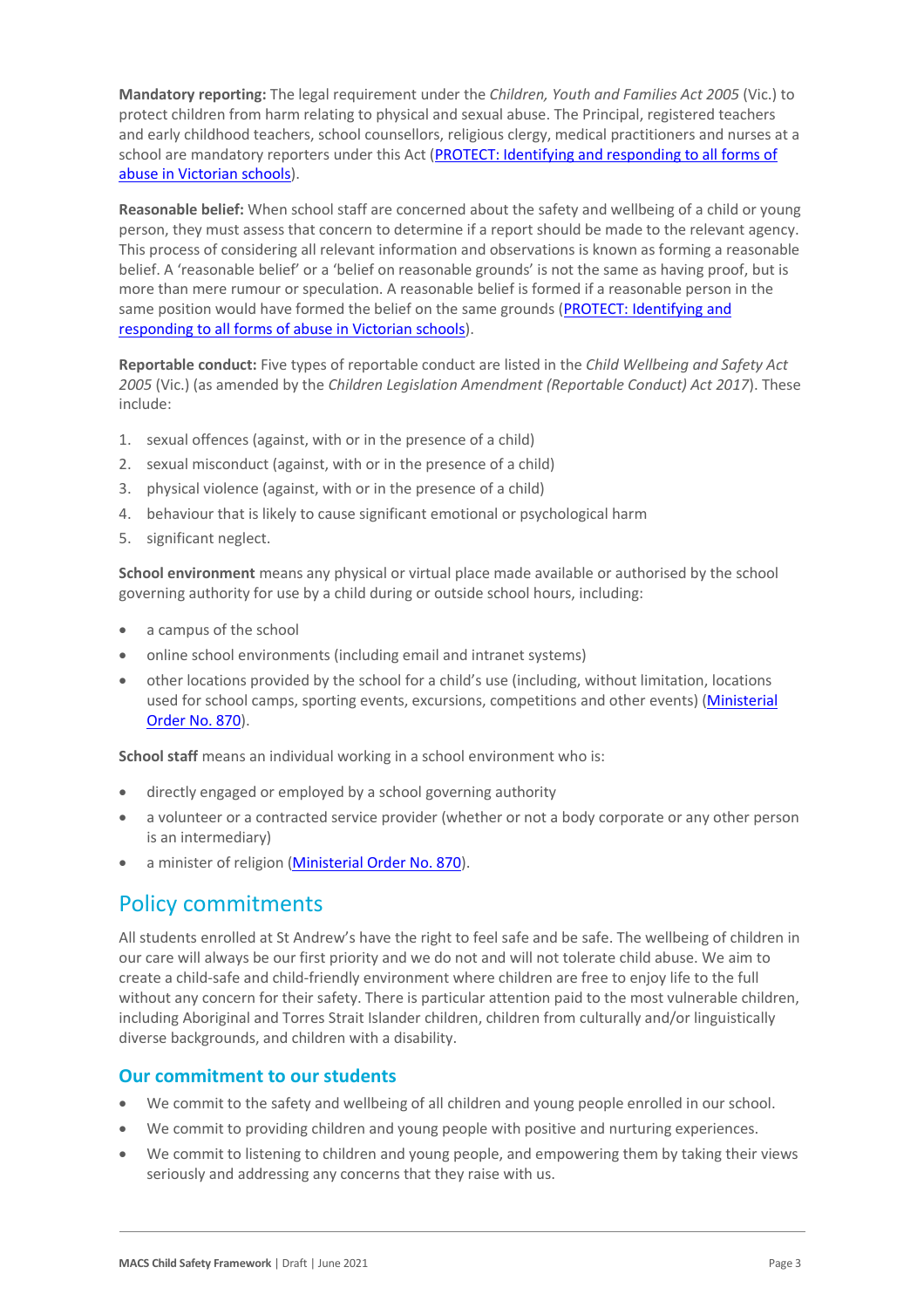- We commit to taking action to ensure that children and young people are protected from abuse or harm.
- We commit to teaching children and young people the necessary skills and knowledge to understand and maintain their personal safety and wellbeing.
- We commit to seeking input and feedback from students regarding the creation of a safe school environment.

#### **Our commitment to parents and carers**

- We commit to communicating honestly and openly with parents and carers about the wellbeing and safety of their children.
- We commit to engaging with, and listening to, the views of parents and carers about our child safety practice, policies and procedures.
- We commit to transparency in our decision-making with parents and carers where it will not compromise the safety of children or young people.
- We commit to acknowledging the cultural diversity of students and families, and being sensitive to how this may impact on student safety issues.
- We commit to continuously reviewing and improving our systems to protect children from abuse.

#### **Our commitment to our school staff (school employees, volunteers, contractors and clergy)**

- We commit to providing all St Andrew's staff with the necessary support to enable them to fulfil their roles. This will include regular and appropriate learning opportunities.
- We commit to providing regular opportunities to clarify and confirm policy and procedures in relation to child safety, and young people's protection and wellbeing. This will include annual training in the principles and intent of the Child Safety Policy and Child Safety Code of Conduct, and staff responsibilities to report concerns.
- We commit to listening to all concerns voiced by St Andrew's staff, clergy, volunteers and contractors about keeping children and young people safe from harm.
- We commit to providing opportunities for St Andrew's school employees, volunteers, contractors and clergy to receive formal debriefing and counselling arising from incidents of the abuse of a child or young person.

### Responsibilities and organisational arrangements

Everyone employed or volunteering at St Andrew's has a responsibility to understand the important and specific role they play individually and collectively to ensure that the wellbeing and safety of all students is at the forefront of all they do and every decision they make (CECV Commitment Statement [to Child Safety\)](https://www.cecv.catholic.edu.au/getmedia/b5d43278-51b9-4704-b45a-f14e50546a70/Commitment-Statement-A4.aspx).

The school has allocated roles and responsibilities for child safety as follows:

Glenn Mugavin – Child Safety Officer

#### **Guide to responsibilities of school leadership**

The Principal, the school governing authority and school leaders at St Andrew's recognise their particular responsibility to ensure the development of preventative and proactive strategies that promote a culture of openness, awareness of and shared responsibility for child safety. Responsibilities include:

- creating an environment for children and young people to be safe and to feel safe
- upholding high principles and standards for all staff, clergy, volunteers and contractors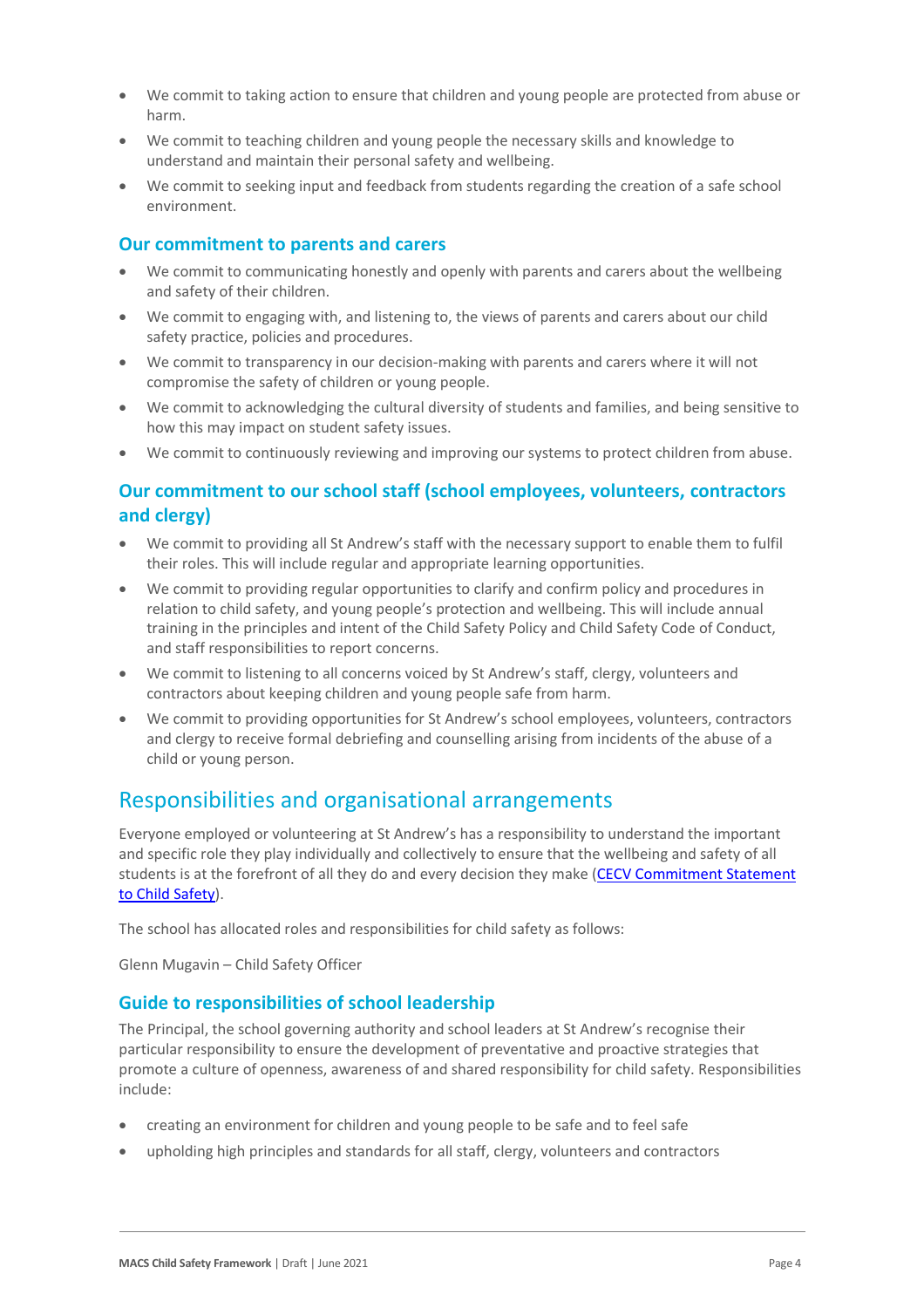- promoting models of behaviour between adults and children and young people based on mutual respect and consideration
- ensuring thorough and rigorous practices are applied in the recruitment, screening and ongoing professional learning of staff
- ensuring that school personnel have regular and appropriate learning to develop their knowledge of, openness to and ability to address child safety matters
- providing regular opportunities to clarify and confirm legislative obligations, policy and procedures in relation to children and young people's protection and wellbeing
- ensuring the school meets the specific requirements of the Victorian Child Safe Standards as set out i[n Ministerial Order No. 870](http://www.gazette.vic.gov.au/gazette/Gazettes2016/GG2016S002.pdf)
- ensuring the school takes specific action to protect children from abuse in line with the three new criminal offences introduced under the *Crimes Act 1958* (Vic.) and in line with [PROTECT:](http://www.cecv.catholic.edu.au/getmedia/ebe135a4-d1b3-48a0-81fe-50d4fc451bcd/Identifying-and-Responding-to-All-Forms-of-Abuse.aspx)  [Identifying and responding to all forms of abuse in Victorian schools.](http://www.cecv.catholic.edu.au/getmedia/ebe135a4-d1b3-48a0-81fe-50d4fc451bcd/Identifying-and-Responding-to-All-Forms-of-Abuse.aspx)

#### **Guide to responsibilities of school staff**

Responsibilities of school staff (school employees, volunteers, contractors and clergy) include:

- treating children and young people with dignity and respect, acting with propriety, providing a duty of care, and protecting children and young people in their care
- following the legislative and internal school policies, procedures and processes in the course of their work, if they form a reasonable belief that a child or young person has been or is being abused or neglected
- providing a physically and psychologically safe environment where the wellbeing of children and young people is nurtured
- undertaking regular training and education in order to understand their individual responsibilities in relation to child safety, and the wellbeing of children and young people
- assisting children and young people to develop positive, responsible and caring attitudes and behaviours which recognise the rights of all people to be safe and free from abuse
- following the school's Child Safety Code of Conduct.

#### **Organisational arrangements**

The Principal has the overall leadership role in monitoring and responding to the policy, procedures and practices for child safety in St Andrew's in accordance with this Policy.

We have appointed a Child Safety Officer and the role description is available in the staff handbook:

- The Child Safety Team also supports the Principal to monitor implementation of school policies, procedures and practices and to identify professional learning.
- The Child Safety Team works in identifying and mitigating risks in child safety.

St Andrew's website and newsletter will provide information to keep parents and carers informed of child safety commitments, procedures and arrangements.

# Expectation of our school staff – Child Safety Code of Conduct

At St Andrew's, we expect school employees, volunteers, contractors and clergy to proactively ensure the safety of students at all times and to take appropriate action if there are concerns about the safety of any child at the school. All school staff must remain familiar with the relevant laws, the code of conduct, and policies and procedures in relation to child protection, and comply with all requirements. We have developed a **[Child Safety Code of Conduct](MACS-Child_Safety_Code_of_Conduct-Template-Draft.docx)**, which recognises the critical role that school staff play in protecting the students in our care and establishes clear expectations of school employees,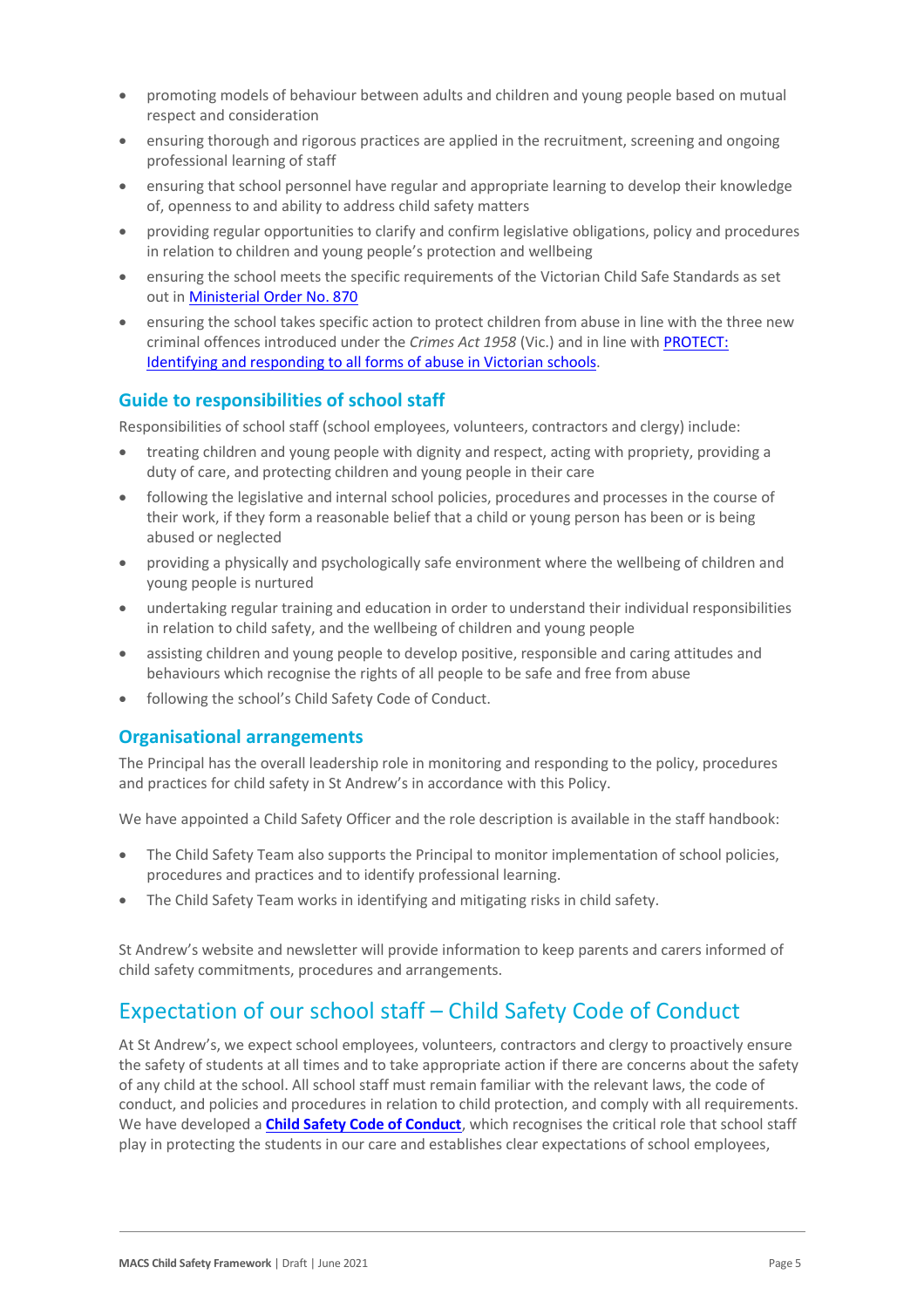volunteers, contractors and clergy for appropriate behaviour with children in order to safeguard them against abuse and/or neglect.

Our Code also protects school staff through clarification of acceptable and unacceptable behaviour.

### Student safety and participation

At St Andrew's, we actively encourage all students to openly express their views and feel comfortable about giving voice to the things that are important to them.

We teach students about what they can do if they feel unsafe and enable them to understand, identify, discuss and report their concerns. We listen to and act on any concerns students, or their parents or carers, raise with us.

The curriculum design integrates appropriate knowledge and skills to enhance students' understanding of being safe. Teaching and learning strategies that acknowledge and support student agency and voice are implemented.

We have developed appropriate education about:

- standards of behaviour for students attending our school
- healthy and respectful relationships (including sexuality)
- resilience
- child abuse awareness and prevention.

### Reporting and responding

Our school records any child safety complaints, disclosures or breaches of the Child Safety Code of Conduct, and stores the records in accordance with security and privacy requirements. Our school complies with legal obligations that relate to managing the risk of child abuse under the *Children, Youth and Families Act 2005* (Vic.), the *Crimes Act 1958* (Vic.) and the recommendations of the *[Betrayal of Trust](http://www.parliament.vic.gov.au/fcdc/article/1788)* report.

Child protection reporting obligations fall under separate pieces of legislation with differing reporting requirements.

Our school's **[PROTECT: Identifying and Responding to Abuse](MACS-PROTECT_Identifying_and_Responding_to_Abuse_Reporting_Obligations-Template-Draft.docx) – Reporting obligations** updated on July 2021, sets out the actions required under the relevant legislation when there is a reasonable belief that a child at our school is in need of protection or a criminal offence has been committed, and provides guidance and procedures on how to make a report.

Our policy assists staff, volunteers and families to:

- identify the indicators of a child or young person who may be in need of protection
- understand how a reasonable belief is formed
- make a report of a child or young person who may be in need of protection
- comply with mandatory reporting obligations under child protection law, and their legal obligations relating to child abuse and grooming under criminal law.

Our school has also established additional internal procedures and processes to help ensure that appropriate action is taken to respond to concerns about the wellbeing and/or safety of a student.

At St Andrew's, if any member of our school community has concerns for a child's safety they need to discuss, they can notify the school Principal, the Deputy Principal or the designated Child Safety Officer, Glenn Mugavin.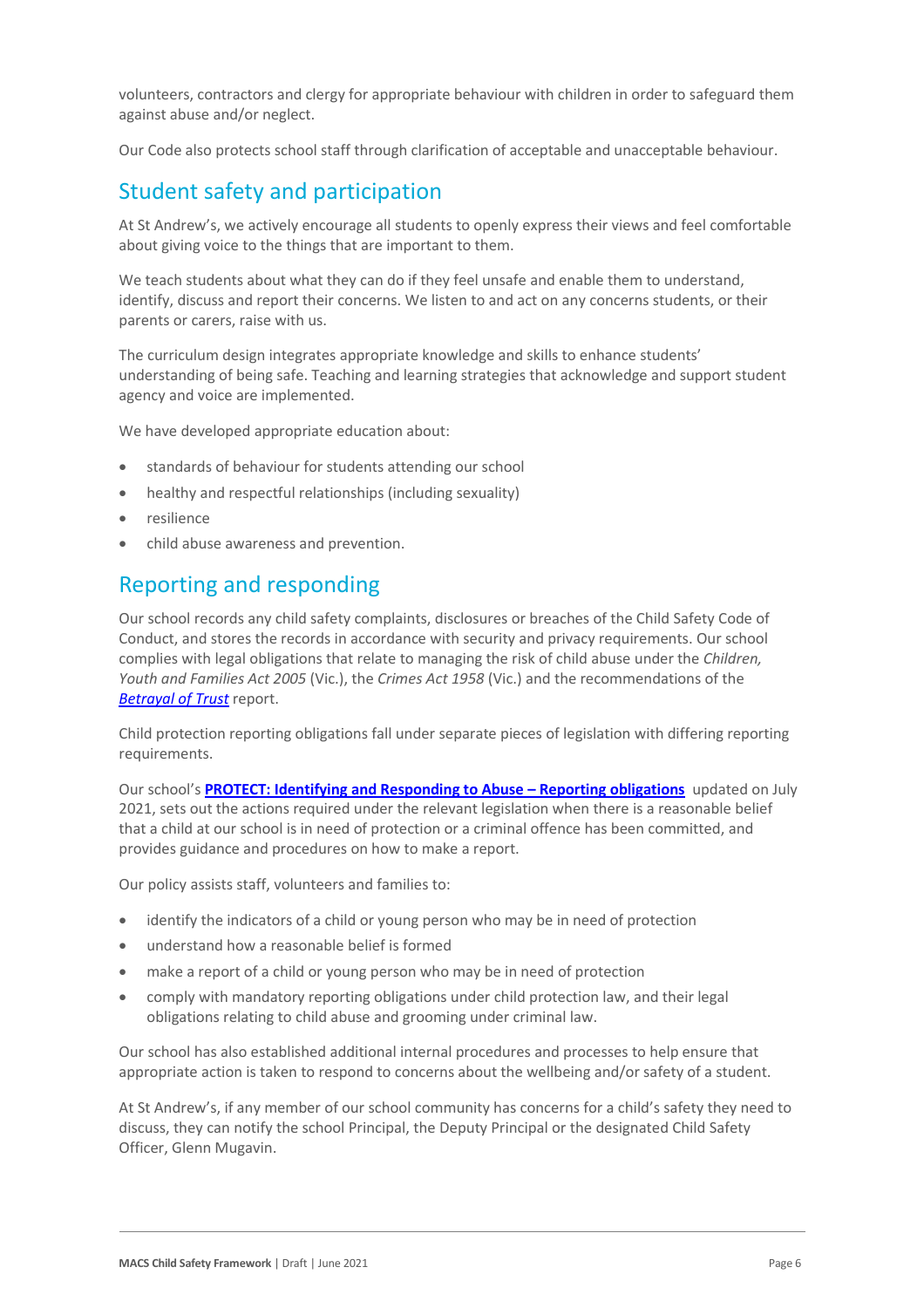If the Principal or Child Safety Officer is not available, then it should be discussed with a member of the school leadership team. Alternatively, any member of the school community may report directly to the responsible authority.

The staff member, supported by the Principal or designated Child Safety Officer will follow the step-bystep guide to making a report as outlined in the Four Critical Actions for Schools: Responding to [Incidents, Disclosures and Suspicions of Child Abuse.](https://www.education.vic.gov.au/Documents/about/programs/health/protect/FourCriticalActions_ChildAbuse.pdf)

# Screening and recruitment of school staff

St Andrew's will apply thorough and rigorous screening processes in the recruitment of employees and volunteers involved in child-connected work. Our commitment to child safety and our screening requirements are included in all advertisements for such employee, contractor and volunteer positions, and all applicants are provided with copies of the school's Child Safety Code of Conduct and the Child Safety Policy.

Each job description for staff involved in child-connected work has a clear statement that sets out the requirements, duties and responsibilities regarding child safety for those in that role and the occupant's essential qualifications, experience and attributes in relation to child safety and wellbeing.

When recruiting and selecting employees, contractors and volunteers involved in child-connected work, we make all reasonable efforts to gather, verify and record the following information about any person we propose to engage:

- confirm the applicant's Working with Children Check and National Police Check status and/or professional registration (as relevant)
- obtain proof of personal identity and any professional or other qualifications
- verify the applicant's history of work involving children
- obtain references that address the applicant's suitability for the job and working with children.

We will also ensure that appropriate supervision or support arrangements are in place in relation to the induction of new school staff into the school's policies, codes, practices and procedures governing child safety and child-connected work.

We have procedures and processes for monitoring and assessing the continuing suitability of school staff to work with children, including regular reviews of the status of Working with Children Checks and staff professional registration requirements such as Victorian Institute of Teaching (VIT) registration.

St Andrew's implements the following CECV guidelines:

- *Guidelines on the Employment of Staff in Catholic Schools*
- *Guidelines on the Engagement of Volunteers in Catholic Schools*
- *Guidelines on the Engagement of Contractors in Catholic Schools*
- *NDIS/External Providers: Guidelines for Schools*.

# Child safety – education and training for school staff

St Andrew's provides employees, volunteers and clergy with regular and appropriate opportunities to develop their knowledge of, openness to and ability to address child safety matters. This includes induction, ongoing training and professional learning to ensure that everyone understands their professional and legal obligations and responsibilities, and the procedures for reporting suspicion of child abuse and neglect.

At least annually, our professional learning and training addresses: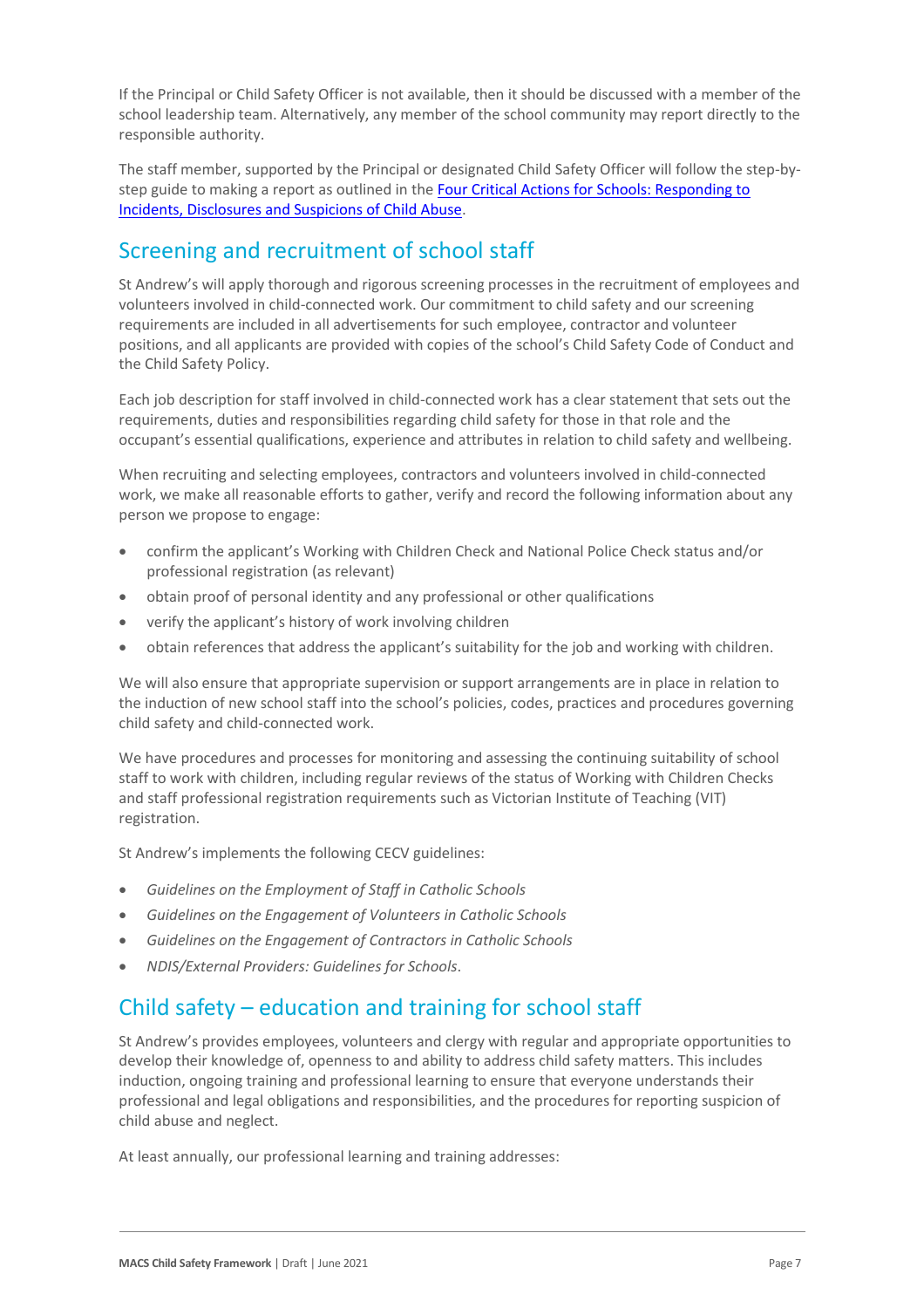- staff's individual and collective obligations and responsibilities for managing the risk of child abuse
- child abuse risks in the school environment
- our school's current child safety standards.

#### Risk management

At St Andrew's, we are committed to proactively and systematically identifying and assessing risks to student safety across our whole school environment, and reducing or eliminating (where possible) all potential sources of harm. We document, implement, monitor and periodically review our risk management strategies for child safety, and ensure that the strategies change as needed and as new risks arise.

The Child Safety Team works in identifying and mitigating risks in child safety.

#### Relevant legislation

- *Children, Youth and Families Act 2005* (Vic.)
- *Child Wellbeing and Safety Act 2005* (Vic.)
- *Working with Children Act 2005* (Vic.)
- *Education and Training Reform Act 2006* (Vic.)
- *Education and Training Reform Regulations 2017* (Vic.)
- *Equal Opportunity Act 2010* (Vic.)
- *Privacy Act 1988* (Cth)
- *Crimes Act 1958* (Vic.) Three new criminal offences have been introduced under this Act:
- 1. [Failure to disclose offence:](https://www.justice.vic.gov.au/safer-communities/protecting-children-and-families/failure-to-disclose-offence#%3A~%3Atext%3DIn%202014%2C%20the%20law%20in%20Victoria%20was%20changed%2Coffended%20against%20a%20child%20under%2016%20in%20Victoria) Any adult who forms a reasonable belief that a sexual offence has been committed by an adult against a child under 16 has an obligation to report that information to police. Failure to disclose the information to police is a criminal offence.
- 2. [Failure to protect offence:](https://www.justice.vic.gov.au/safer-communities/protecting-children-and-families/failure-to-protect-a-new-criminal-offence-to#%3A~%3Atext%3DFailure%20to%20protect%3A%20a%20new%20criminal%20offence%20to%2Cfrom%20sexual%20abuse%20and%20exposure%20to%20sexual%20offenders) This offence will apply where there is a substantial risk that a child under the age of 16 under the care, supervision or authority of a relevant organisation will become a victim of a sexual offence committed by an adult associated with that organisation. A person in a position of authority in the organisation will commit the offence if they know of the risk of abuse and have the power or responsibility to reduce or remove the risk, but negligently fail to do so.
- 3. [Grooming offence:](https://www.justice.vic.gov.au/safer-communities/protecting-children-and-families/grooming-offence) This offence targets predatory conduct designed to facilitate later sexual activity with a child. Grooming can be conducted in person or online, for example via interaction through social media, web forums and emails.